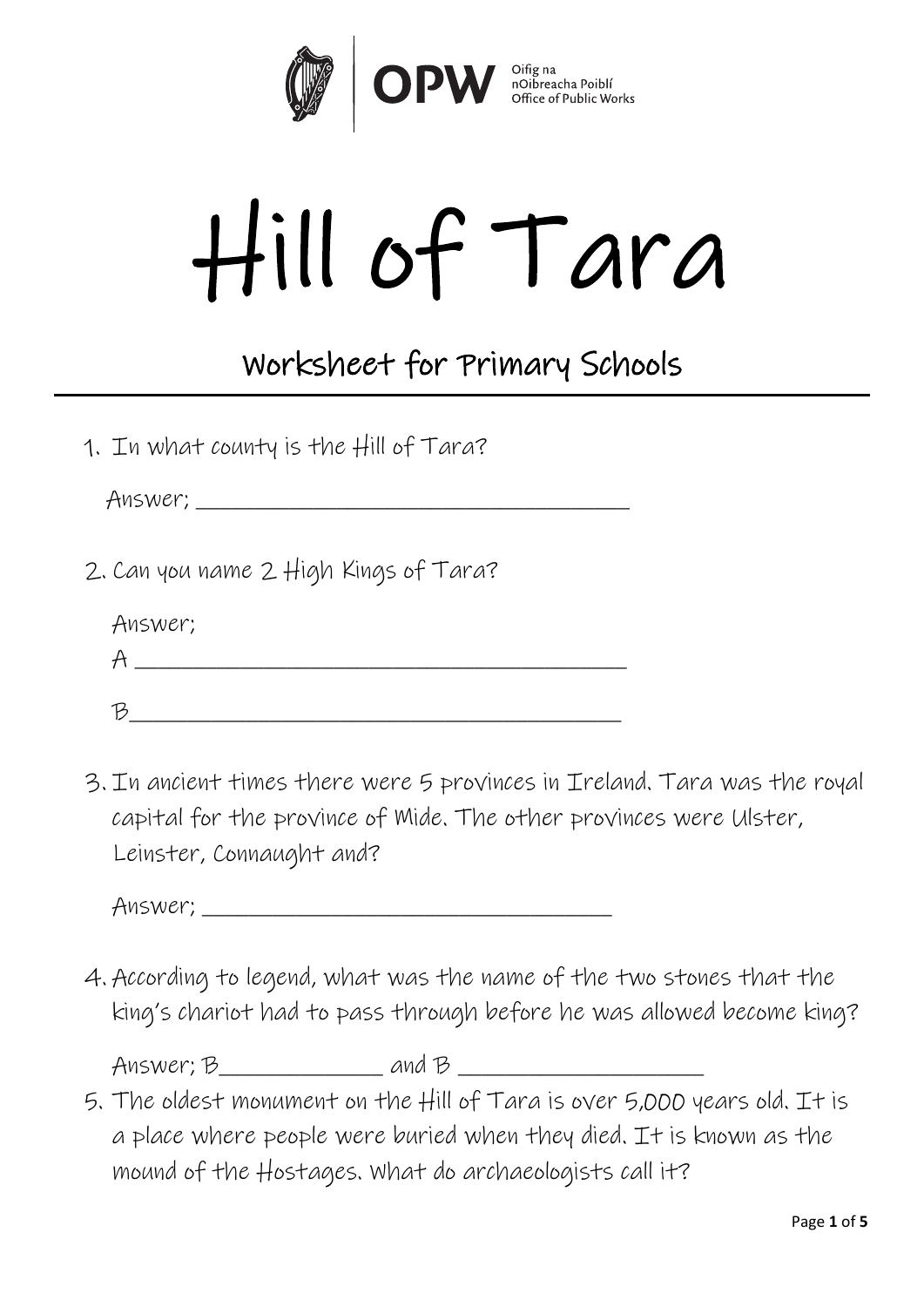6. What is the name of the stone said to screech when it is touched by the true king of Tara?

Answer; \_\_\_\_\_\_\_\_\_\_\_\_\_\_\_\_\_\_\_\_\_\_\_\_\_\_\_\_\_\_\_\_\_

7. What famous saint is remembered at Tara? There is a statue of him just outside the graveyard.

Answer; \_\_\_\_\_\_\_\_\_\_\_\_\_\_\_\_\_\_\_\_\_\_\_\_\_\_\_\_\_\_\_\_\_

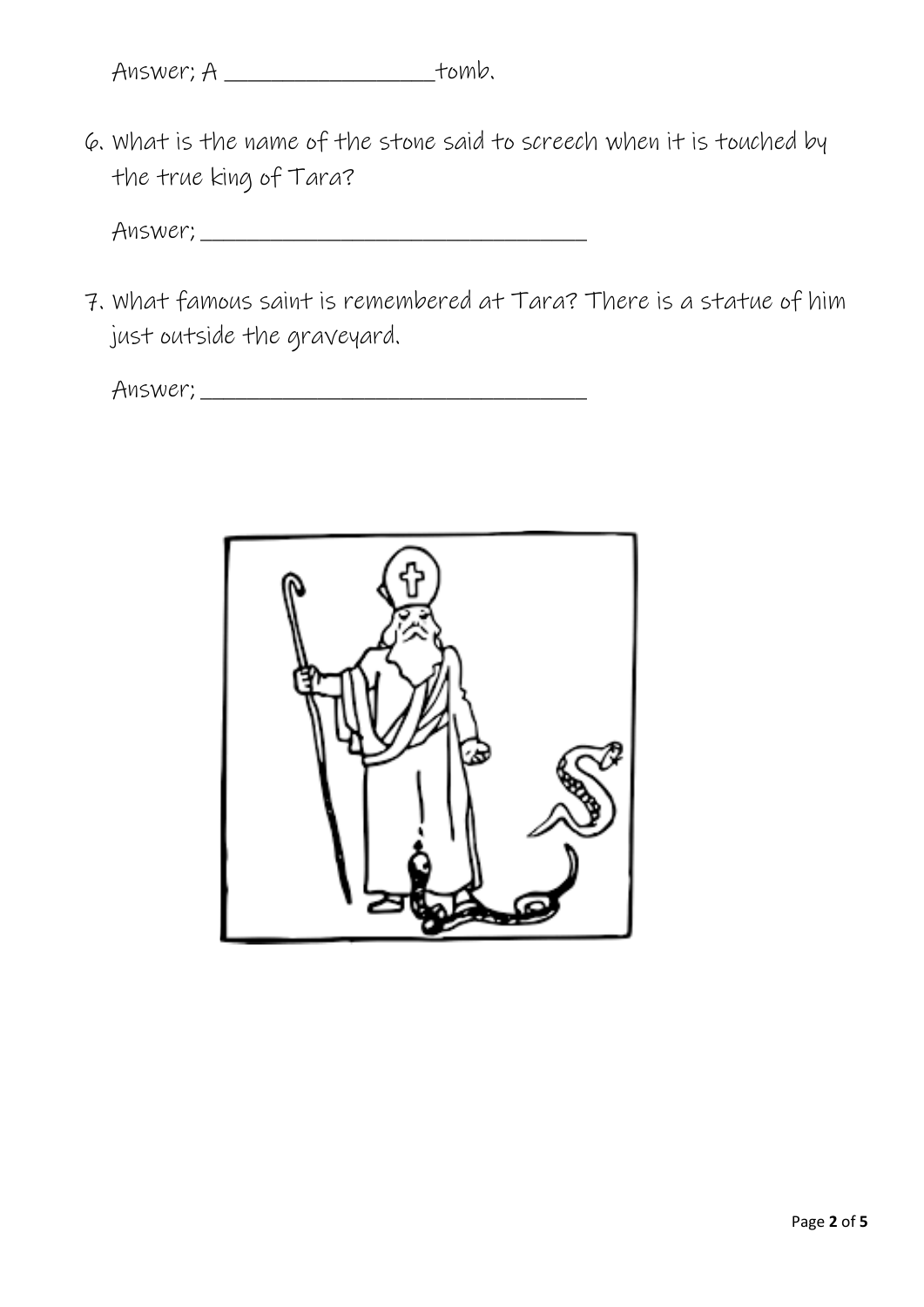

Would you like to colour in the picture above?

8. What is the name of this plant with 3 leaves?

Answer; \_\_\_\_\_\_\_\_\_\_\_\_\_\_\_\_\_\_\_\_\_\_\_\_\_\_\_\_\_\_\_\_\_\_

9. Where is the beautiful Tara Brooch held to keep it safe?

Answer; \_\_\_\_\_\_\_\_\_\_\_\_\_\_\_\_\_\_\_\_\_\_\_\_\_\_\_\_\_\_\_\_\_\_\_\_

10. In the year 1843 a big meeting was held on the Hill of Tara when million people came to hear a very important man speak. The main street in Dublin is named in his honour. Do you know the name of this gentleman?

Answer; \_\_\_\_\_\_\_\_\_\_\_\_\_\_\_\_\_\_\_\_\_\_\_\_\_\_\_\_\_\_\_\_\_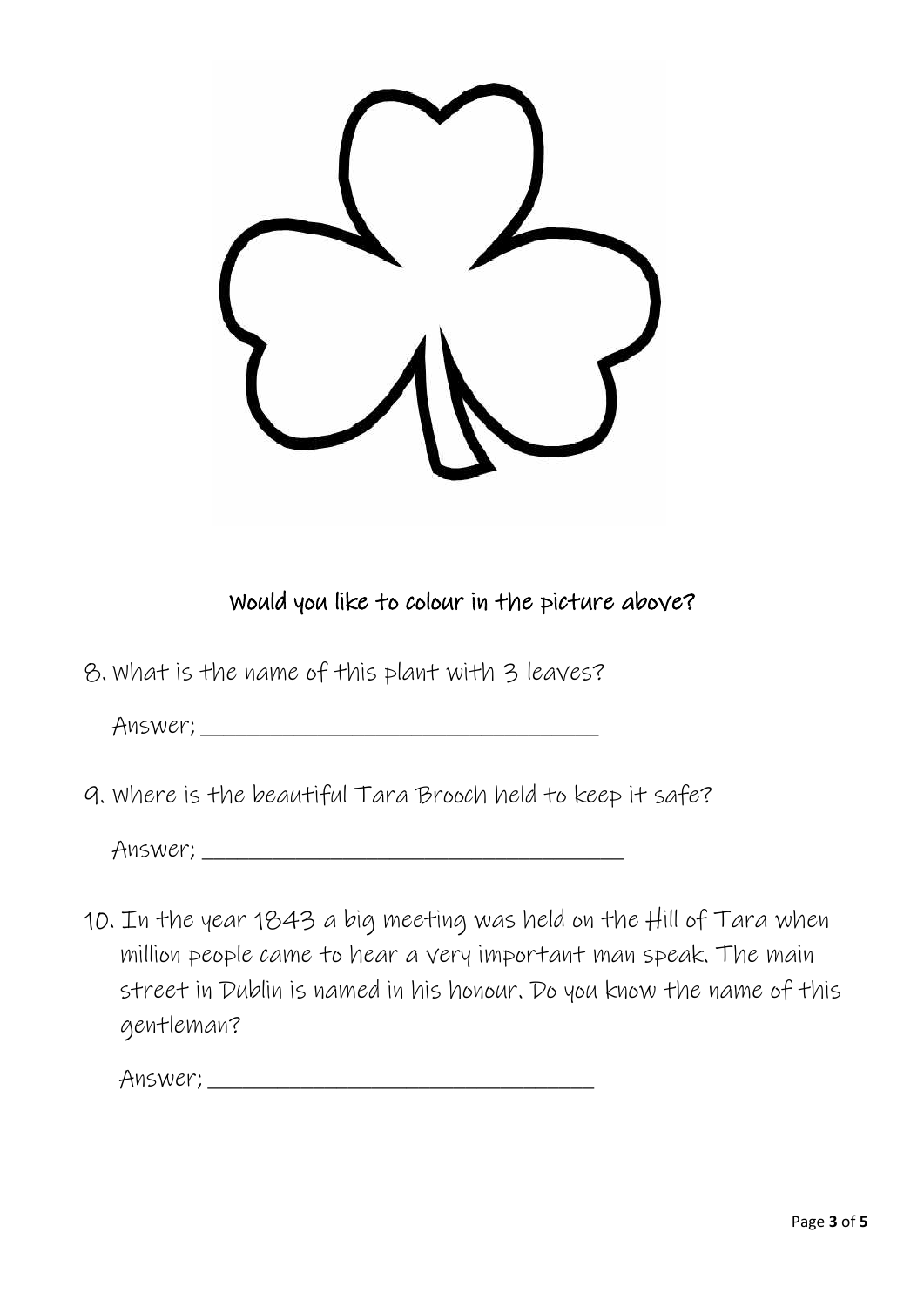Decorated Stone inside the Mound of the Hostages







This decorated stone is found inside the Mound of the Hostages. Can you copy these patterns above and draw them in the box?